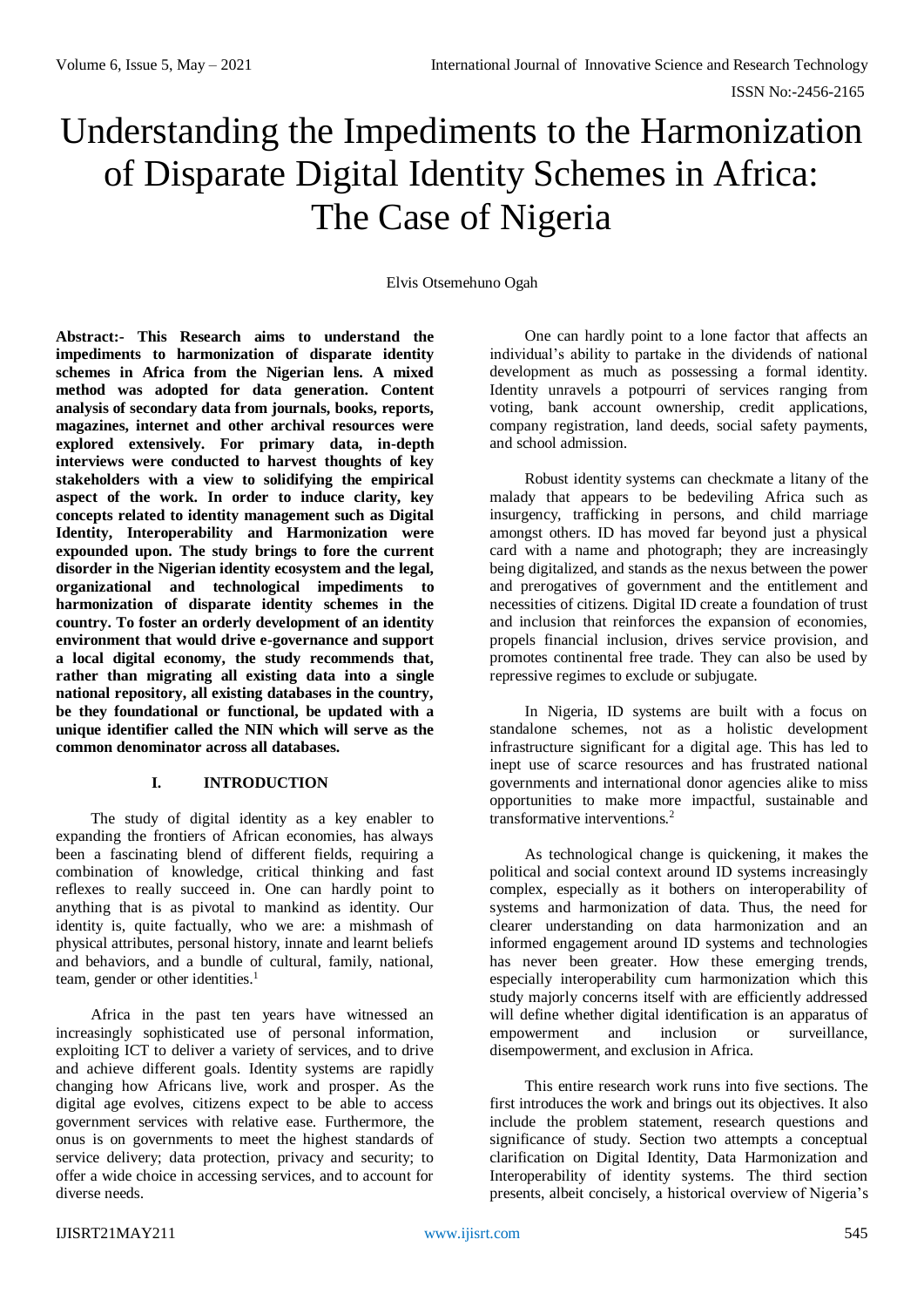identity data harmonization trajectory. The legal, organizational and technological impediments to the harmonization of identity schemes in Nigeria are discussed in section four while appropriate policy options are identified and proffered in the last section.

#### **1.1 STATEMENT OF THE PROBLEM**

The relentless push towards a data-driven Africa has deepened a crucial problem within its identity sphere. Nigeria in particular, being the most populous nation in the continent with 200 million people according to United Nations data, <sup>3</sup> has witnessed over the last decade, a progressively sophisticated use of personal information leveraging ICT for diverse service provision, and to drive and accomplish different goals. This reality has thrown up to the fore some of the pitfalls that have led to fragmentation, and contrasting standards.

For example, there are over 14 Government Agencies in Nigeria that collect biometric data, along with other corporate entities, with each managing its own database. Most individuals give their basic information to these organizations during their lives, leading to a scenario where they now have different versions of themselves. Databases of these agencies are largely monolithic, established and deployed for a distinct purpose only, functioning within their own isolated domain and legal powers.

Such lack of a harmonized digital identity environment has therefore occasioned a situation where individuals now have a host of mismatched digital identities in order to access the services which they seek. Since each identity can only be used in a specific context and common recognition of verification tokens between them is far from standard practice, criminals now exploit this disconnect to perpetuate all forms of attacks. These situation has proven difficult to address because these ID systems typically do not communicate. They operate in silos which further leads to higher costs, inefficiencies and friction.

In a similar vein, it is imperative to consider the security and privacy implications of stand-alone and interoperable systems alike. With systems serving varied purposes, requiring diverse identity assurance levels and data, and their architecture being influenced by sundry technical, legal, cultural and institutional frameworks, it is ostensibly evident that a universal, centralized repository identity solution may continuously prove elusive. What is inescapable however, is the need for harmonization of shared principles and standards guiding the design and implementation of ID systems.

Enhancing interoperability between systems could address these challenges and enhance the individual's experience. However, in spite of efforts to harmonize these disparate ID systems in Nigeria over the last ten years, results have be dismal; harmonization has still not been achieved. This study therefore investigate impediments to achieving a harmonized digital identity ecosystem in Africa using Nigeria with the largest identity scheme tagged

National Identity Management System (NIMS) in the continent, as a case study.

#### **1.2 RESEARCH QUESTIONS**

- 1. What is Digital Identity and why is it significant?
- 2. What is Data Harmonization and how can it possibly address the proliferation of Identity schemes in Nigeria?
- 3. What are the Legal, Organizational and Legal Impediments to Harmonization in Nigeria?

# **1.3 SIGNIFICANCE OF THE STUDY**

- 1. The study is important as it attempts to identify the key challenging technical, organizational and legal impediments to the harmonization of Nigeria's identity schemes.
- 2. The study adds to a deeper understanding of the barriers, opportunities and threats in overcoming the proliferation of identity schemes whilst also raising consciousness and promoting an elevated understanding of the e-ID research and policy ecosystem in Africa.
- 3. This study is important as it shall propose policy options to solving the problems of disparate identity schemes in Nigeria.

#### **II. CONCEPTUAL CLARIFICATION**

## **2.1 Defining Digital Identity, Harmonization and Interoperability**

# **2.1.1 Digital Identity**

As Identity systems evolve, nations are increasingly moving away from paper-based and plastic identity cards whilst embracing digital identity. Digital Identity is a collection of electronically captured and stored identity attributes that uniquely describe a person within a given context and is used for electronic transactions.<sup>4</sup> Rosario, Pérez and Sánchez are of the opinion that generically, a digital identity is a virtual representation enabling the user to interact in cyberspace, to project a personality and to describe a personal or professional trajectory, in order to learn and share information, such as news, Websites, hobbies, opinions, etc.<sup>5</sup>

More specifically however, Amenta, Lazzaroni and Abba defined Digital identity as the data that uniquely describes a person or a thing and contains information about the subject's relationships.<sup>6</sup> Digital identities have evolved. They are no longer simple and isolated pieces of information about individuals, but complex webs, crossing the internet, of their personal data, digital history and the inferences that algorithms can draw from this. Our digital identities are increasingly embedded in everything we do in our daily lives.<sup>7</sup>

Digital Identity provides remote assurance that the person is who they purport to be. A digital identification system refers to the systems and processes that manage the lifecycle of individual digital identities. $8$  It may be composed of a variety of attributes, including biographic and biometric data as well as other attributes that are more broadly related to what the person does or something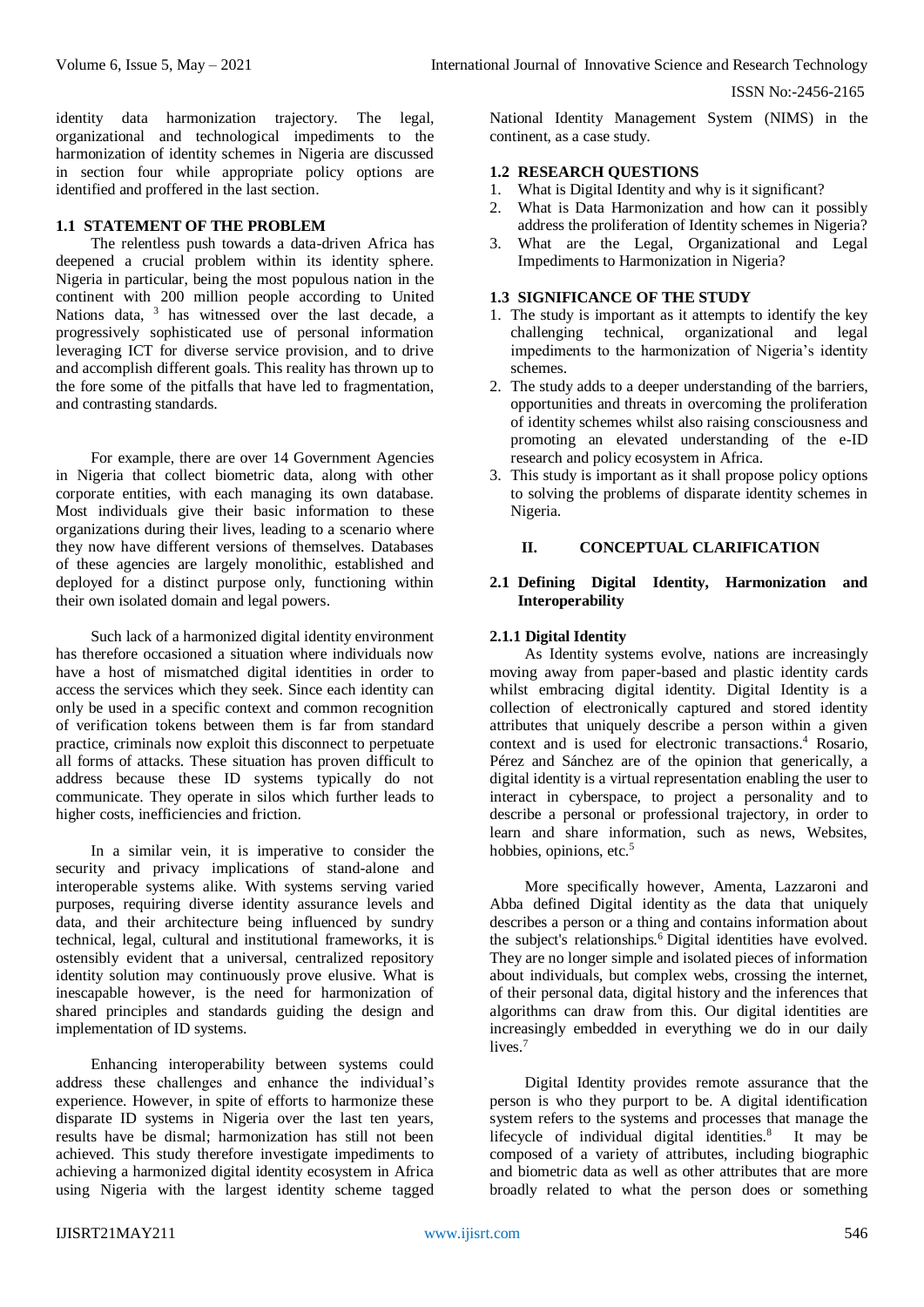someone else knows about the individual. When these data are collected and verified, they can be used to identify a person by answering the question "who are you?"9. As Hernaes points out, 'your digital identity is more than your login credentials as it is the authentication that connects you with the digital you. Your digital identity consists of thousands of data points that make up a profile of who you are and your preferences'.<sup>10</sup>

Rouse defines Digital Identity as the body of information about an individual, organization or electronic device that exists online.<sup>11</sup> Furthermore, he posits that 'unique identifiers and use patterns make it possible to detect individuals or their devices. This information is often used by website owners and advertisers to identify and track users for [personalization](https://searchcustomerexperience.techtarget.com/definition/personalization) and to serve them targeted content and [advertising](https://whatis.techtarget.com/definition/targeted-ad-targeted-advertising) . A digital identity arises organically from the use of personal information on the web and from the [shadow data](https://whatis.techtarget.com/definition/data-shadow) created by the individual's actions online. A digital identity may be a [pseudonymous profile](https://searchsecurity.techtarget.com/definition/pseudonymous-profile) linked to the device's [IP address,](https://searchwindevelopment.techtarget.com/definition/IP-address) for example, or a randomlygenerated unique ID. Digital identities are seen as contextual in nature since a user gives selective information when providing authentication information'.<sup>12</sup>

Digital ID is seen as a digital representation of a set of claims made by one party about itself or another digital subject.<sup>13</sup> Sadiku, Shadare and Musa view digital identity or electronic identity (e-ID) as follows: the digital representation of the information on a person, organization or object. It is the computer network equivalent to the real identity of a person or entity. It is information about a person, organization, or device used by computer networks to represent us. This information can be used for many purposes such as proving one's identity.<sup>14</sup>. They further highlighted some of the challenges faced by digital identity to include 'privacy, security, identity theft, and interoperability'.<sup>15</sup> It is imperative thus, to expound on the issue of interoperability of systems given that it is a related entity to harmonization of identity data which is the crux of this study.

## **2.1.2 Interoperability**

Interoperability is the ability of two and more systems or components to exchange information and to use information that has been exchanged.<sup>16</sup> Gasser and Palfrey however argue that 'there is hardly a uniform or generally acceptable definition of interoperability in ICT.<sup>17</sup> While broader frameworks they submit on the other end distinguish and define interoperability very broadly and at various levels, including, for instance, legal and political layers, the analysis of many definitions along this spectrum leads to the conclusion that interoperability is a very context-specific concept.<sup>18</sup>

Digital ID interoperability is 'a constantly shifting interconnection among ID users, ID providers, and ID consumers that permits the transmission of Digital ID information between them via a secure, privacy-protected channel'.<sup>19</sup> For Digital ID users, Gasser and Palfrey conclude that interoperability concretely means being able

to sign into one program or web site and having an individual's information seamlessly and securely transferred as needed to a variety of merchants and service providers.<sup>20</sup>

Interoperability is conceived as the ability of emergency responders and identity data collectors to work seamlessly with other systems or products without any special effort.<sup>21</sup> Interoperability of computer and information technology systems is characterized by network protocols, interfaces between operating systems, the platform independence of applications and the communicability of records and fields. It is the technical support arrangements connecting organizations and often requires formally codified standards.<sup>22</sup>

Digital identity Interoperability occurs when a digital identity issued by one organization, is recognized by other entities and it is facilitated by a common language to represent all attributes of digital identity (such as Security Assertion Mark-up Language (SAML) from OASIS – Organization for the Advancement of Structured Information Standards) and a transparent standard hierarchy. While Interoperability pertains to communication between systems, harmonization borders on pulling various identity schemes together.<sup>23</sup>

Moen provides a similar but richer definition seeing it as 'the ability of different types of computers, networks, operating systems, and applications, to exchange information in a useful and meaningful manner.<sup>24</sup> A major challenge regarding harmonization in the Nigerian context is the requirement for Interoperable identity management policies and standards.<sup>25</sup>

# **2.1.2 Harmonization**

Harmonization is a term that has received a lot of attention recently because of the current fragmentation in the African identity ecosystems.<sup>26</sup> It is therefore of necessity that this buzzword be deconstructed for clarity purposes. 'An identity ecosystem is said to be harmonized if two conditions are satisfied. First the identity of a real person is unique and is linkable across all identity databases, assuming legal authority and privacy protections are in place'. 27

Identity data harmonization is the process of combining multiple data sources into an integrated, unambiguous entity "golden copy" record that can be used by consuming systems to feed a business process. $28$ Harmonization of Digital Identity schemes aim to bring disparate, multiple registries together in a cost-effective and sustainable manner. However, linking these individual systems to exchange, consult or update data represents a considerable task - from a legal, organizational and technical perspective.<sup>29</sup>

Data Harmonization is all about creating a single source of truth. It does this by taking data from disparate sources, clearing away any misleading or inaccurate items, and presenting it as a whole. This means you get a single window view of everything and anything that supports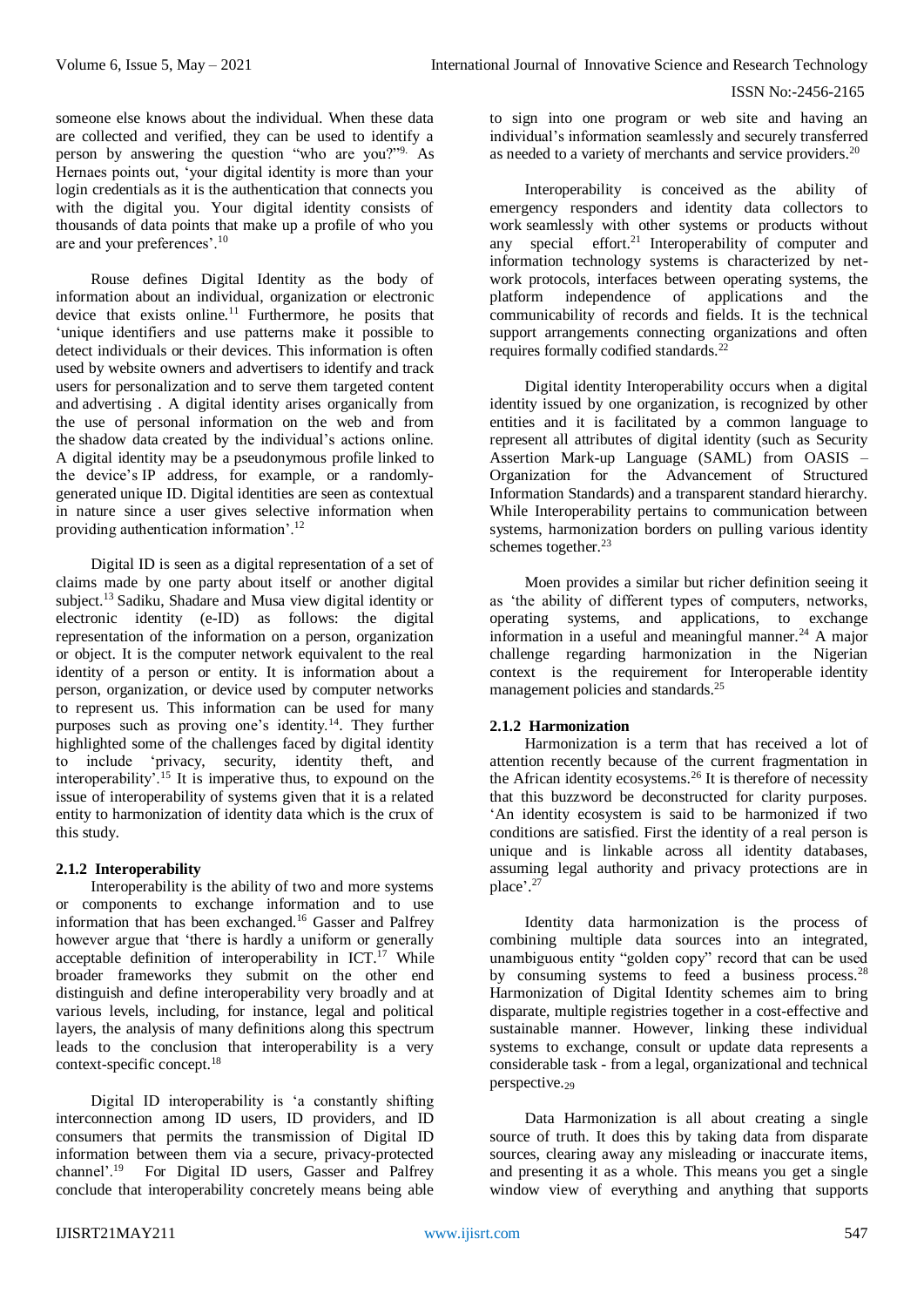ongoing decision-making, including financial information and business performance. Data is coming at you from different sources, but once it's harmonized, it's been cleaned, sorted, and aggregated to provide a complete picture.<sup>30</sup>

Harmonization of disparate identity schemes aims to find the right balance, leading to efficient and effective business processes.<sup>31</sup> The advantages are crystal clear; they range from improving the efficiency, decreasing operating costs, increasing internal control, to facilitating the interoperability between different agencies with a uniform user of IT systems.<sup>32</sup> Data Harmonization process begins with defining organizational goals and objectives. Harmonization and research protocols are consequently established that support these objectives. An equipped architecture for the IT systems and elements required are then designed to start the data integration and harmonization process.<sup>33</sup>

Benefits to harmonization, include the (a) enhancement of the quality and utility of business data by making it relevant to the needs. (b) Data Harmonization also makes it possible for business users to transform data and crate new data analyses and visualizations without IT involvement. (c) You don't have to wonder if you're getting the whole picture as you can completely rely on the truth of your data and make stronger decisions.<sup>34</sup>

In the case of Nigeria, the interoperability needed for creating a harmonized ID ecosystem is often hindered by the diversity of isolated databases like the scenario where no less than 14 government agencies capture biometric data, and also own and operate distinct repositories.<sup>35</sup>These agencies have their own data format, API, access procedures, and database design. Even more puzzling, is the fact that 'some records by some agencies are still being held largely in paper-based registers'.<sup>36</sup>

This lack of cohesion, is the direct result of noncompliance to available technical standards for data exchange among databases which has impeded the development of ID ecosystems in Nigeria. $37$  With no compliance to standardized way to connect registries, identity system vendors often develop their own ad hoc API interfaces which are tailored to an individual register and based on proprietary technology which further create vendor 'lock-in' scenarios that potentially leave governments with limited options should they need to evolve their ID ecosystems.

And in the case of Nigeria, the Government had to build its National Identity Management System (NIMS) from scratch beginning from 2007 and abandon its existing civic registry legacy investments.<sup>38</sup>

#### **III. NIGERIA'S IDENTITY DATA HARMONIZATION ROLLOUT: A HISTORICAL OVERVIEW.**

Since the 1960s, the Nigerian government has thought it wise to establish a National Identity System for its citizens and those who are legally residing in the country.<sup>39</sup> A big step was taken in 1978 which saw the creation of the Department of National Civic Registration (DNCR). The DNCR has as its mandate to registrar and issue of a National Identity Card to every citizen of Nigeria aged 18 and above. $40$ 

The main objective for the Government was to create a system of national identity card issuance with hopes that it would help sort out the growing problems about the correct identity of individuals, serve as an effective tool for controlling illegal immigration, provide a basis for reliably validating other civic documents like driver's license, travel passports, etc.<sup>41</sup>

Two important objectives of identity management were however not achieved. One is the harmonization of identity-related databases in government agencies and, two is the development of an identity management system for Nigeria. There was also, no provision for an effective means of information update and no access infrastructure at all to enable identity authentication and verification which in part informed Government's decision to review the various identification schemes in Nigeria.<sup>42</sup>

In 2005 the Federal Government of Nigeria constituted a high-level Committee to advise it on how various government (and private sector) initiatives on identification systems can be harmonized, in view of the limited benefits of its Identity Card personalization capability. The Committee, amongst other things, proposed a national policy and institutional framework for a national identity management system for the country.<sup>43</sup>

The policy included the establishment of the National Identity Management Commission (NIMC), as the primary legal, institutional, supervisory, and regulatory framework to drive the reform initiative in the identity sector. To effect this policy, NIMC Act No. 23 of 2007, which repealed the DNCR establishment Act of 1978 and established NIMC, was enacted.<sup>44</sup>

The 2005 Committee set up by Government noted that various Government Agencies and publicly funded institutions maintain disparate identity databases. Even though they go through similar processes to collect these identity data, there exists no linkage between these agencies in accessing or exchanging such related data. In some of these institutions, the process of data collection, treatment and storage is not automated, while in others, though semi or fully automated it does not provide for any form of consolidation and security protocol as to confer any integrity and or foster any reliance on the database.45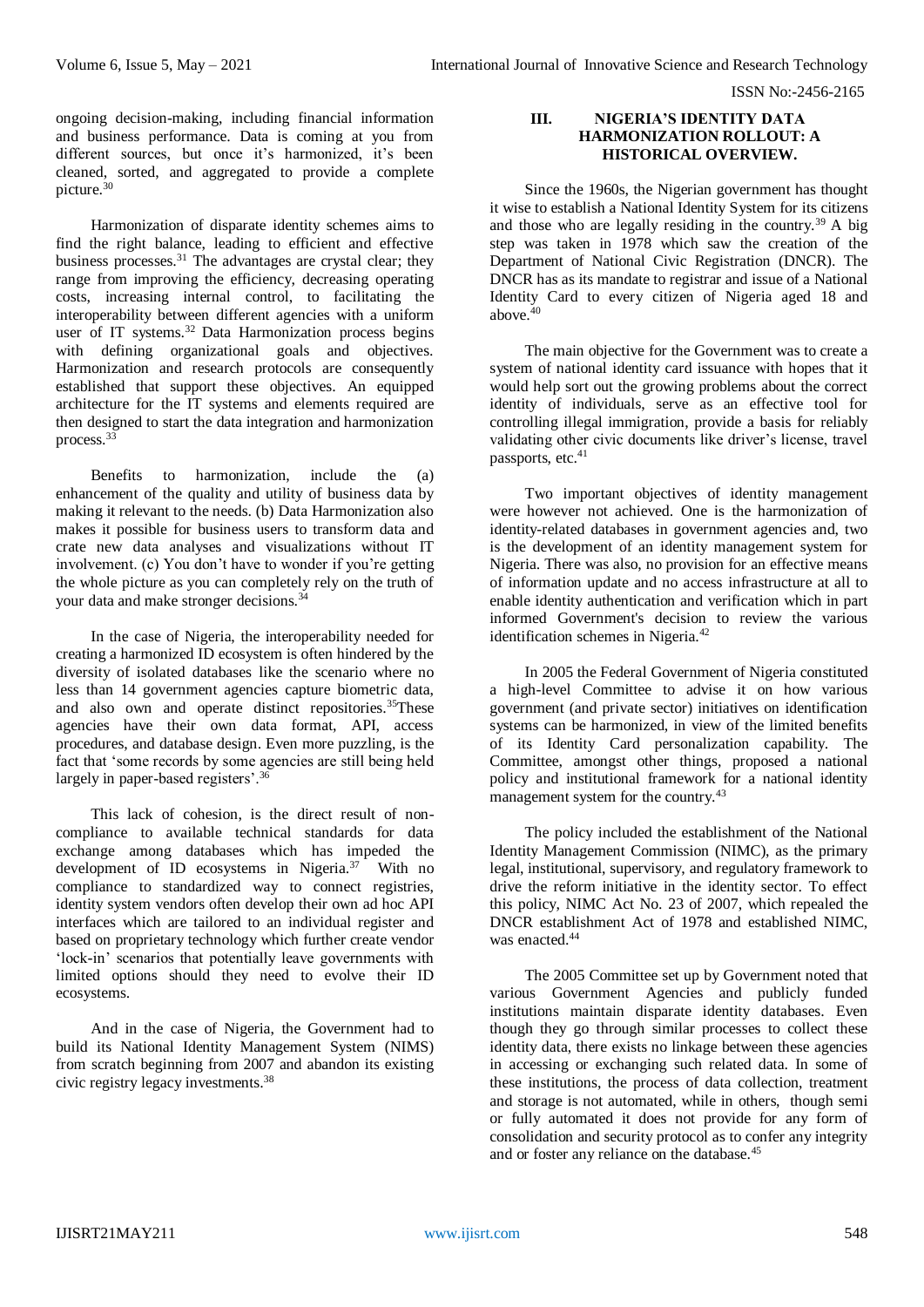In 2010 the federal government of Nigeria inaugurated a Harmonization and Integration Implementation Committee (HIIC) with the principal mandate to harmonize existing

identification schemes which are compatible with the National Identity Database leveraging a unique identifier called National Identification Number (NIN) as an enabler.<sup>46</sup>

| Table 1.0: Stakeholders of Identity Ecosystem in Nigeria                                                                                                                  |                                                             |                                        |                                                                                                                                                       |
|---------------------------------------------------------------------------------------------------------------------------------------------------------------------------|-------------------------------------------------------------|----------------------------------------|-------------------------------------------------------------------------------------------------------------------------------------------------------|
| $S/N0$ .                                                                                                                                                                  | <b>AGENCY</b>                                               | <b>DATABASE</b>                        | <b>REMARK</b>                                                                                                                                         |
| Foundational ID: A foundational ID helps explain "who you are." Two government agencies are involved in Nigeria for<br>foundational ID.                                   |                                                             |                                        |                                                                                                                                                       |
| 1.                                                                                                                                                                        | National Population Commission                              | Census, Birth/Death Registry           | Lead agency for registering births and<br>deaths in Nigeria,                                                                                          |
| 2.                                                                                                                                                                        | National Identity Management<br>Commission (NIMC).          | National Identity Database (NIDB).     | Regulates matters of national ID in<br>Nigeria with services covering<br>enrolment, NIN and card issuance, ID<br>verification and data harmonization. |
| Functional ID: A functional ID helps explain "whether you are eligible for a specific benefit." Several government agencies are<br>involved in Nigeria for functional ID. |                                                             |                                        |                                                                                                                                                       |
| 3.                                                                                                                                                                        | National Health Insurance Scheme<br>(NHIS).                 | <b>Health Insurance Number</b>         | Operates a registry of people who<br>subscribe to health insurance.                                                                                   |
| 4.                                                                                                                                                                        | <b>Independent National Electoral</b><br>Commission (INEC). | Voters Register                        | Operates a registry of people who are<br>eligible to vote.                                                                                            |
| 5.                                                                                                                                                                        | <b>National Pension Commission</b><br>(PENCOM).             | Pension Numbers/Administration         | Operates a registry of people entitled<br>to pension by the Federal Government<br>of Nigeria.                                                         |
| 6.                                                                                                                                                                        | Federal Inland Revenue Service<br>(FIRS).                   | Tax Payers Database (UTIN)             | Operates a registry of people for<br>taxation.                                                                                                        |
| 7.                                                                                                                                                                        | Nigeria Communication Commission<br>(NCC).                  | <b>SIM Card Register</b>               | Operates a registry of mobile phone<br>users.                                                                                                         |
| 8.                                                                                                                                                                        | Joint Tax Board (JTB)                                       | Tax and Tariff Codes                   | Operates a registry of people for<br>excise and custom duties.                                                                                        |
| 9.                                                                                                                                                                        | Corporate Affairs Commission<br>$(CAC)$ .                   | <b>Business Registration Numbers</b>   | Maintain companies' registry and<br>offices in all the states of the<br>Federation.                                                                   |
| 10.                                                                                                                                                                       | Central Bank of Nigeria (CBN)                               | <b>Bank Verification Numbers (BVN)</b> | Operates a registry of people who<br>use banking services.                                                                                            |
| 11.                                                                                                                                                                       | National Social Safety Net Project<br>(NASSP)               | Poorest Citizens Registry              | Operates a registry of poor and<br>vulnerable people in Nigeria.                                                                                      |
| 12.                                                                                                                                                                       | Federal Ministry of Agriculture and<br>Rural Development.   |                                        | Operates a registry of farmers entitled<br>to agriculture benefits.                                                                                   |
| Security agencies: Security agencies rely on ID to carry out security services in Nigeria.                                                                                |                                                             |                                        |                                                                                                                                                       |
| 13.                                                                                                                                                                       | Nigeria Immigration Service (NIS)                           | International e-Passports              | Operates a registry of people with a<br>valid passport.                                                                                               |
| 14.                                                                                                                                                                       | Federal Road Safety Commission<br>(FRSC)                    | <b>Drivers Licenses</b>                | Operates a registry of drivers                                                                                                                        |
| 15.                                                                                                                                                                       | The Nigerian Police Force (NPF)                             | Criminal Database                      | Operates a registry of people in<br>conflict with the law.                                                                                            |
| 16.                                                                                                                                                                       | Nigerian Prison Services (NPS)                              | Prisoners Database                     | Operates a registry of prisoners, both<br>past and present.                                                                                           |
| 17.                                                                                                                                                                       | Ministry of Defense (MoD)                                   | <b>Security Database</b>               | Responsible for national security of<br>Nigeria.                                                                                                      |

## **Source: World Bank, RDDIN (2017)**

Table 1 shows federal government agencies with representatives on the Harmonization and Integration Implementation Committee (HIIC). Since the harmonization effort began in 2010, it is safe to say that some modest achievements have been recorded. These include the development of Biometric Standards; Demographic Standards; Harmonization and Integration Framework; Interoperability Standards and Card Applets.<sup>47</sup>

However, according to Aziz 'efforts to harmonize the various biometric identity databases in Nigeria has proven to be herculean owing to several reasons. Harmonization with Bank Verification Number (BVN) is still ongoing with only about 14 million records processed and linked with the NIN already'. After many years of relentless efforts to harmonize the silos of identity schemes scattered across the country, the results have not reached the level expected.<sup>48</sup>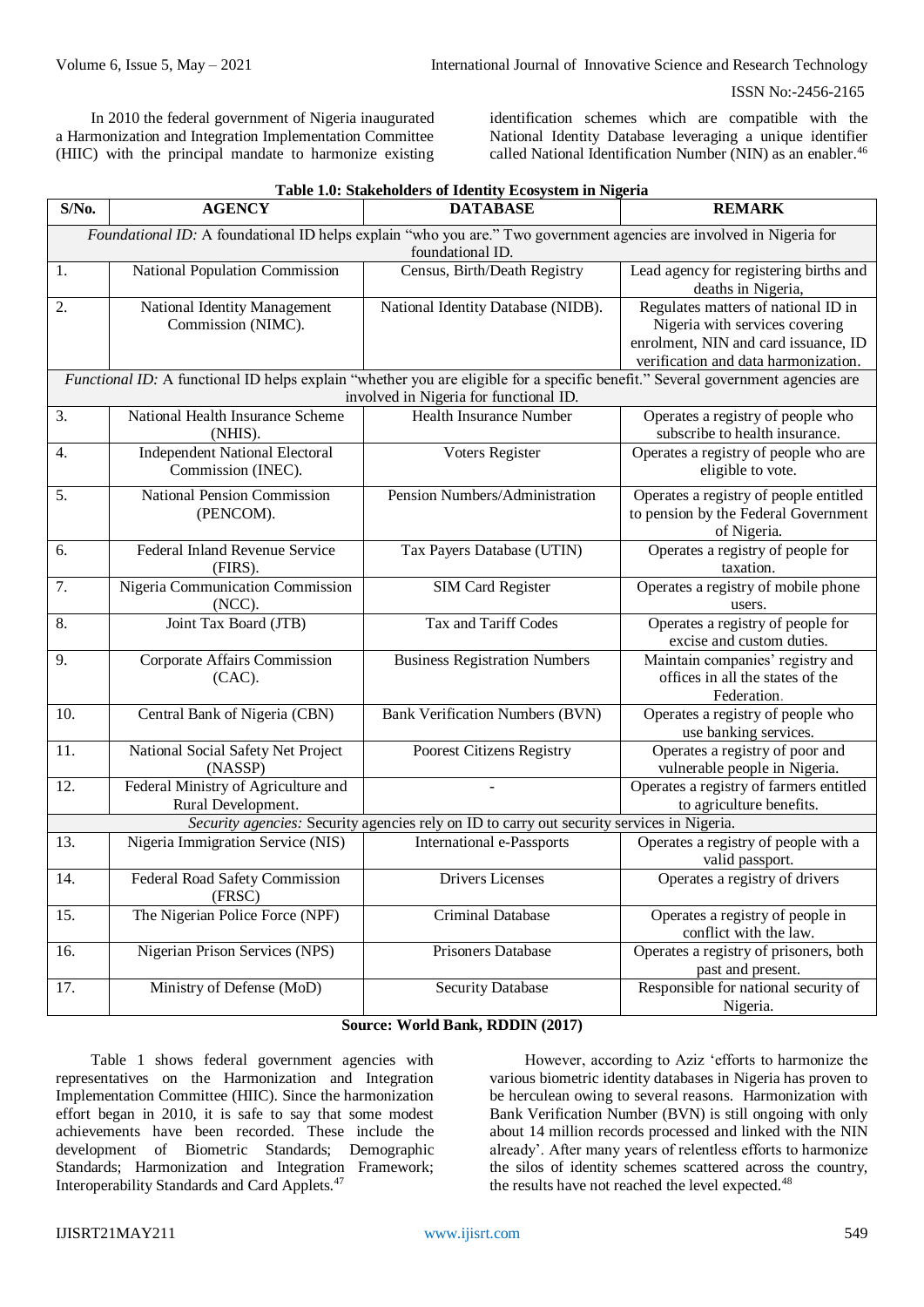## **Harmonization of Identity Schemes in Nigeria: Prospects and Consequences.**

Nigeria faces an urgent need to harmonize its disparate identity schemes, remove duplicate identities, and achieve universal coverage using a unique identifier called the National Identification Number (NIN) being issued by the NIMC.<sup>49</sup> The NIN consists of 11 non-intelligible numbers randomly chosen and assigned to an individual at the completion of enrolment into the National Identity Database (NIDB). It is used to tie all records about an individual in the database and is also used to establish or verify his/her identity.<sup>50</sup>

There has been a spike in the proliferations of identity schemes in Nigeria (see Table.1.0), though these schemes undergo nearly similar processes to collect identity data, these programs are not linked.<sup>51</sup>

Consequences for not having a harmonized identity registries have been, but not limited to the following: <sup>52</sup>

- 1. Massive Exclusions: Social benefits and the Poor, Socio-economic Planning, Claim of entitlements, Basic rights,
- 2. Undeveloped sectors (Financial, Industrial, Agricultural etc.): Credit Bureau, Consumer Credit, Mortgage and other sectors, Financial Inclusion.
- 3. Security Issues: Physical: Law and Order, Business Environment, Multiple/ghost/duplicate identities, Frauds: Identity related Frauds & Scam, Terrorism & Militancy.<br>4. Duplication
- of Systems/efforts: Huge investment/infrastructure Cost, High operational cost, Maintenance of multiple & costly silos ID databases, Creation of Idle Assets.

A coordinated approach for digital identity and a harmonized databases offers the following prospects:  $53$ 

- 1. Reduced cost of ownership: Biometrics data capture & AFIS costs are eliminated; shared cost
- 2. Reduced expenditure by Government
- 3. Improved National Security
- 4. Single source of truth
- 5. Streamlined activities
- 6. Improved operations for agencies under the functional ID category (see table 1.0)
- 7. Interdependence of agencies and healthy collaboration

# **IV. LEGAL, ORGANIZATIONAL AND TECHNOLOGICAL IMPEDIMENTS TO THE HARMONIZATION OF IDENTITY DATA IN NIGERIA.**

The impediments to harmonization of the disparate Identity schemes in Nigeria cannot be muddled up. In order to induce clarity and proffer solutions into an endeavor which has for long appear to defy solutions, compartmentalizing the problems may prove crucial. The primary strategy for avoiding the consequences and realizing the prospects of harmonization and integration revolves around a clear design, and development of a

Harmonization and Integration Policy implementation framework.<sup>54</sup>

#### **4.1.1 Legal Impediments**

**Establishment Act and Legal Provisions of Agencies:** Various agencies of government that involve in biometric data capture activities and maintain silo databases have been established under a specific legislation, they include;

- The NIMC Act No. 23 of 2007
- Nigeria Immigration Act of 1963
- National Population Act No. 23 of 1989
- The National Health Insurance Scheme Act No. 35 of 1999
- The Federal Inland Revenue Service Act No. 13 of 2007
- Births and Deaths (Compulsory Registration) Act of 1953
- The Pension Reform Act of 2004
- The Electoral Act of 2010
- The Federal Road Safety Act of 2007
- The Nigerian Communications Commission Act of 2003
- The Nigerian Police Act of 1974
- The Nigerian Prison Act of 1972
- Joint Tax Board Act of 2004
- The Corporate Affairs Commission Act No. 1 of 1990
- The Economic and Financial Crimes Act No. 1 of 2004
- The Central Bank of Nigeria Act of 1958 (as amended by the 2007 Act)

NIMC which is the lead agency empowered by law to harmonize disparate Identity schemes in Nigeria has faced several gridlock due to these legislations. This is majorly due to the fact that other agencies involve in identity schemes are quick to advance a case drawing from their enabling Act as to why they should involve in data capture also. Amending these laws and getting these agencies to align their activities with that of NIMC have proven herculean over the years.<sup>55</sup>

**Non-existence of Data Protection Law:**  Harmonization of identity schemes require collection and processing of personal information from one agency to another, so the protection of collected and processed data is of utmost importance.<sup>56</sup> In Nigeria, there currently exist no personal data and privacy laws. What exist is at best, a regulation and guidance provided in the Nigeria Data Protection Regulation (NDPR) which is not a legal instrument and cannot not be relied upon as such.<sup>57</sup> Nigerians need to be assured and understand the legal basis used for collection, utilization, storage, sharing and processing of personal data especially under the identity data harmonization project. Data integration and information sharing have over the years been hampered by valid and pervasive confidentiality fears by custodians of these  $\frac{1}{1}$  disparate identity databases.<sup>58</sup> Concerns about privacy backlash that may result in the process of transferring data into a single national repository hinder seamless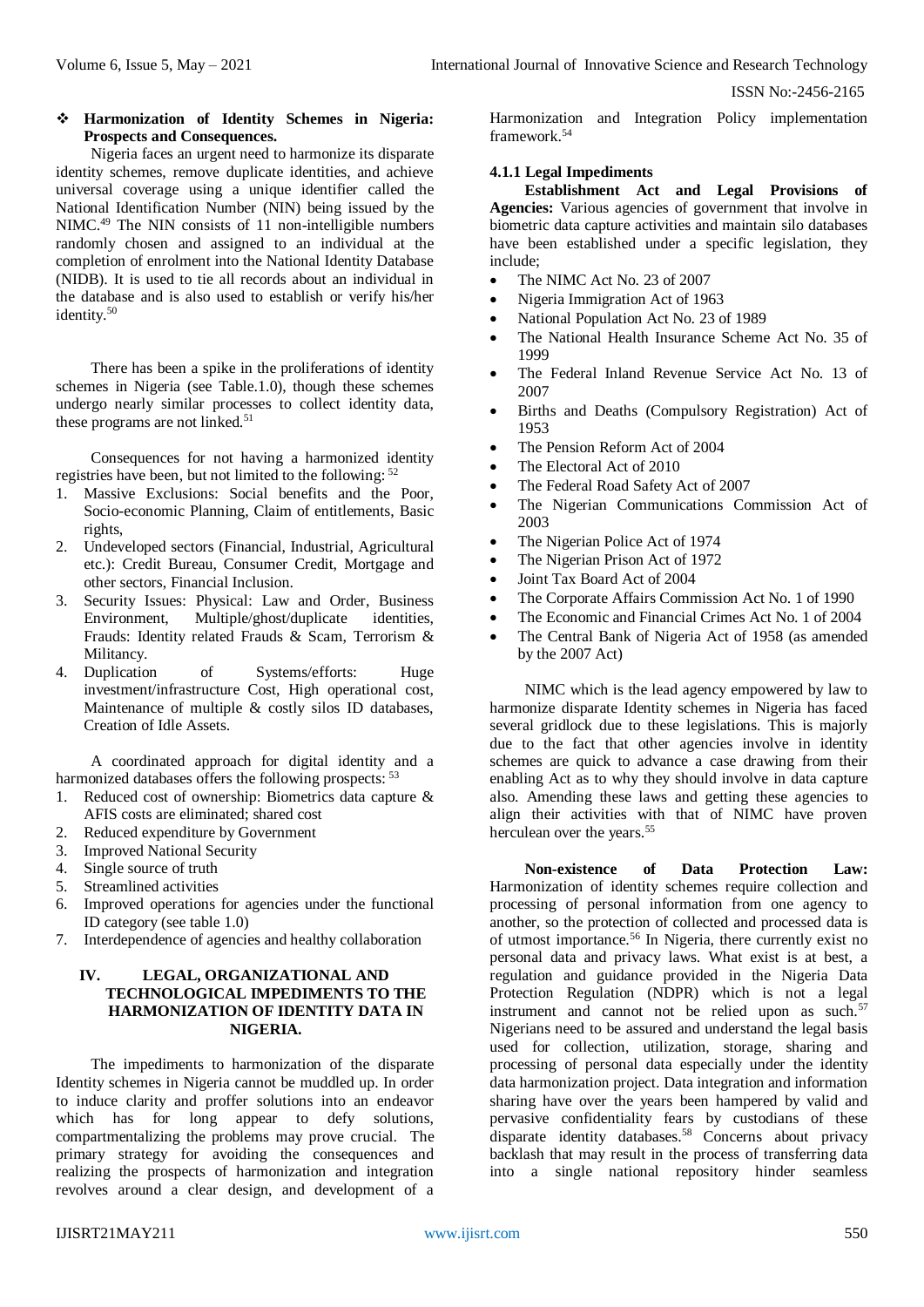harmonization amongst agencies of Government in Nigeria.<sup>59</sup>

# **4.1.2 Organizational Impediments**

**Inter-Agency Rivalry:** Harmonization of identity schemes in Nigeria has for long been truncated due to interagency rivalry and feelings of complex. Several government agencies hardly cooperate on issues of sharing information and that is why a lot of data integration plans fail.<sup>60</sup> One of the key impediments to harmonization in Nigeria is the unwillingness of MDAs to share data information and other administrative details.<sup>61</sup> Inter-agency rivalry is born out of an unsubstantiated claim, fear or complex by agencies that feel by giving up biometric data capture of their customers and storage activities, they might lose relevance and eventually be put out of existence in the long run.<sup>62</sup>

**Skills and Personnel deficiency for large data processing:** The Nigerian Harmonization project has had to endure a dearth of capacity especially in the area of big data processing.<sup>63</sup> In order to successfully execute a harmonization project, there must be a coterie of highly skilled personnel from both the source agency where data is being transferred from and the recipient agency that collects the data to analyze, systematically extract information from, and deal with large or complex [data sets](https://en.wikipedia.org/wiki/Data_set) before housing into a national repository. $64$  Big data and analytics are top of the global skills shortage critical list for the last four years and this is having a significant impact on all organizations, with two-thirds of IT leaders saying it is preventing them from keeping up with the pace of change.<sup>65</sup>

Harmonization effort in the country has also suffered setbacks partly due to the inability to retain highly skilled personnel. For example, nearly 60% of those who started the project from the inauguration of the HIC in 2010 have left, either due to resignation, dissatisfaction with working conditions, retirement or better offer abroad.<sup>66</sup>

# **4.1.2 Organizational Impediments**

**Inter-Agency Rivalry:** Harmonization of identity schemes in Nigeria has for long been truncated due to interagency rivalry and feelings of complex. Several government agencies hardly corporate on issues of sharing information and that is why a lot of data integration plans had failed in the past.<sup>67</sup> One of the key impediments to harmonization in Nigeria is the unwillingness of MDAs to share data information and other administrative details.<sup>68</sup> Inter-agency rivalry is born out of an unsubstantiated claim, fear or complex by agencies that feel by giving up biometric data capture of their customers and storage activities, they might lose relevance and eventually be put out of existence in the long run.<sup>69</sup>

**Disparity in the number of data fields captured by different agencies:** Nigeria currently has one national identity program being managed by the National Identity Management Commission (NIMC), however, several functional identity programs run concurrently by various government agencies who conduct biometric enrolment of their target customers.<sup>70</sup> While the NIMC enrolment system

captures over 87 data fields, other agencies capture fields only to the extent to which they need to serve their customers. These differences in the number of data fields constitute a bottleneck in the quest for data harmonization and integration.

**Poor quality biometrics captured by source agencies:** Biometric quality is defined as an indicator of the usefulness of the biometric sample for recognition. Objective of biometrics specifications is to ensure consistent, good quality biometric images that can enable interoperability across biometric capture devices, software and unique NIN service delivery.<sup>71</sup> But in Nigeria, it has been discovered that each agency capture biometrics according to its own defined standard, thereby leading to inconsistency.<sup>72</sup> Analysis of some of the sample biometrics collected from, for instance, INEC and NCC reveal same to be fraught with environmental distortions such as noise, blur and poor illumination which falls short of the threshold required by NIMC to successfully harmonize with.<sup>73</sup>

# **4.1.3 Technological Impediments**

**Data release strategy and format:** The most successful case of harmonization that has been done in Nigeria was between the NIMC who are operators of the National Identity Database (NIDB) and the CBN who operates a registry of people who use banking services called Bank Verification Number (BVN). When the harmonization process between both agencies started in 2018, the initial strategy was to migrate data from CBN to NIMC across the network, that is, a server-to-server network. From 2018 to 2019, which is about a year, not more than a hundred thousand biometric records of individuals were moved while within same timeframe, five million demographics had been successfully migrated. This was a result of the disparity in capacity between the both agencies. CBN had 40gig to release BVN data and NIMC had just 4gig to receive.<sup>7</sup>

So, to accelerate the migration, an alternate data release format had to be employed where CBN would port its data from the server into an external hard disk and then it would be transported to NIMC for onward upload into the NIDB. This alternate strategy, despite not being the best available format saw the release, conversion and cleaning of 10million BVN data in two years.<sup>75</sup>

**Non enforcement of standards in demographic and biometric data captured:** There exist demographic and biometric data standards in Nigeria, however, these standards are rarely followed. Since they were developed and officially released in 2011, no less than five agencies of the government have gone ahead to launch their own identity schemes with the CBN (BVN) credited as the only agency that complied with the provisions of the standards.<sup>76</sup> For instance, the Biometric Standards of Nigeria (BSN) clearly stipulates that ten finger prints must be captured through the 4-4-2 format with full frontal 24bits color, well focused nose, ear and chic to crown region.<sup>77</sup> But this has not been the case following analysis of sample biometrics obtained from NCC, FRSC, NIS, INEC and in fact, from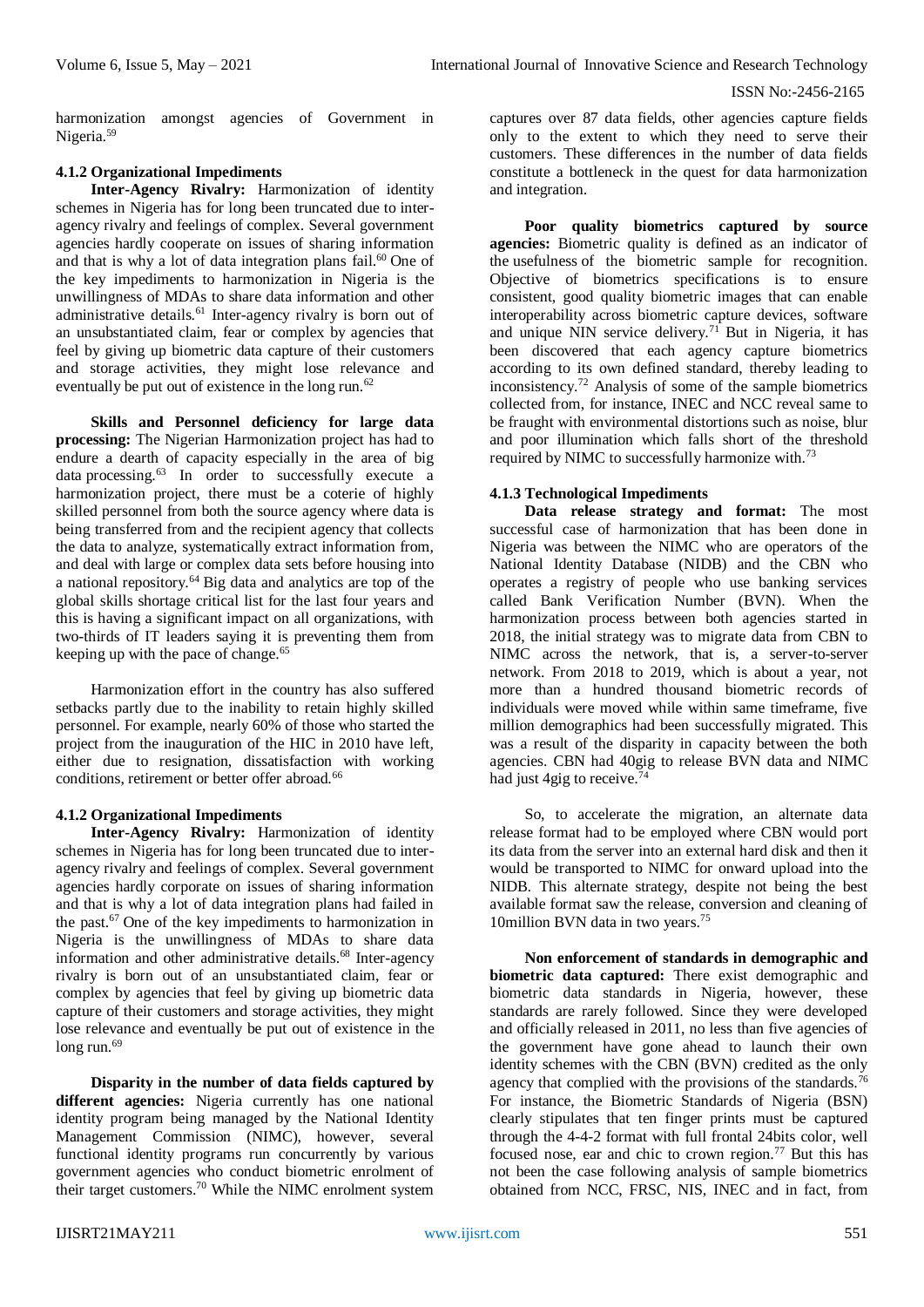every other agencies involved in biometric capture activities in Nigeria aside the CBN for Bank Verification Number.<sup>78</sup> This particular impediment is even more troubling as it has ushered in a scenario whereby it has become even easier and less costly to capture data afresh rather than harmonizing the data of these non-compliant agencies.<sup>79</sup>

**High volumes of records for analysis, conversion, cleansing and processing:** Like it has been stated in previous sections, there has been a proliferation of Identity schemes in Nigeria. These agencies undertaking standalone ID schemes warehouse biometric records of their customers in huge volumes. For instance, INEC has 84,000,484 biometric records<sup>80</sup> while NCC has 198,961,361 records even though non-unique as 1 person could have 3 SIM cards registered to their name.<sup>81</sup> Analyzing, converting, cleaning and processing these records poses a daunting task. It consumes time and demands enormous resources in terms of manpower and funding.<sup>82</sup>

**Volume of Records with True/False Hits:** Most of the identity records in other databases already exist in the National Identity Database (NIDB). For example, when the BVN records were harmonized with the NIN, it was discovered that 62% of the migrated data were already in existence in the NIDB. $83$  A bulk of them were consequently presented for manual adjudication process with a view to make a judgment on each dataset in a manner that is transparent, based on evidence and invulnerability. This process has proven to be overwhelming.<sup>84</sup>

**Infrastructural challenges with processing huge**  data (Lack of or scale up): The gamut of infrastructure requisite for the processing of huge data in Nigeria are not readily available, particularly on the side of functional identity providing agencies.<sup>85</sup>

These infrastructure consist of the tools and agents that collect data, the software systems and physical storage facility that store it, the network that transfers it, the application environments that host the analytics, tools that analyze it and the backup or archive infrastructure that backs it up after analysis is complete.<sup>86</sup> Lots of these various components in Nigeria are found to be either inadequate or not readily available. Some of the most common infrastructure challenges that have been experienced includes slow network connectivity, sub-optimal data transformation and lack of scalability.<sup>87</sup>

**No central reference database for decision making:**  A necessary precondition for harmonization is having a critical volume of entries in the national identity database (NIDB). The larger the records in the NIDB, the greater the incentive for government agencies not to duplicate biometric enrolment, and rely on the NIDB managed by the NIMC for unique identification. The rapid scale-up of the national identity registry is thus a high priority for the timely harmonization and integration of identity schemes in Nigeria.<sup>88</sup> Since the commencement of its nationwide enrollment exercise in 2012, the NIMC has only been able to register 42 million citizens and legal residents into the

NIDB.<sup>89</sup> In a country with 208,142,673 million population, <sup>90</sup> more has to be done and done quickly to disincentivize other agencies from launching siloed identity schemes<sup>91</sup>

#### **Absence of a central ID authentication & verification service:**

Under a harmonized identity system, there has to be an online real-time service that allows entities requiring verification have controlled access to the NIMC database. Government agencies that provide functional identity require the ability to biometrically verify the identity of an individual before service delivery.<sup>92</sup> Two versions of this service, the web and the desktop versions, have been launched since 2014, with private vendors issued license to deploy similar solutions, these services, however, are still largely unstable to support harmonization.<sup>92</sup>

## **V. RECOMMENDATIONS AND CONCLUSION**

#### **5.1 Recommendations**

- **Establishment of a NIN Enforcement Unit (NEU)**: This Unit to be situated under the Presidency and vested with full monitoring and enforcement powers with respect to the gazzeted mandatory use of the National Identification Number Regulations.
- **A full scale update project for all existing databases**  in the country with the NIN: This is based on a federated system of identity databases and an uncluttered approach to identity data harmonization and integration. Under a federated schema, all databases in Nigeria, be they foundational or functional, houses distinct information. The national identity database (NIDB), which is the central repository managed by NIMC - the country's apex identity institution, keeps the data of citizens, legal residents, and eligible diasporans with individual assigned with a NIN.

The functional identity databases are at liberty to capture and hold extra details about an individual based on the services they render but as a matter of law, should have a unique identifier which in the case of Nigeria is the National Identification Number (NIN) as a shared token used to tie all records about an individual in the constituent or functional databases and is also used as a single query to establish or verify identity.

- **Enforcement of Biometrics, Demographic & Interoperability Standards:** In order to achieve interoperability of data across various government and private agencies that will use the NIN system, it is important that the capture and verification of basic demographic and biometric data for each individual be standardized across all databases.
- **Development of a robust Harmonization & Integration Framework:** Overcoming the impediments to harmonization of identity schemes in Nigeria, will require a robust framework that will facilitate the coordination of identity policies in the face of common proliferation of biometric identity schemes, helping to minimize the differences between individual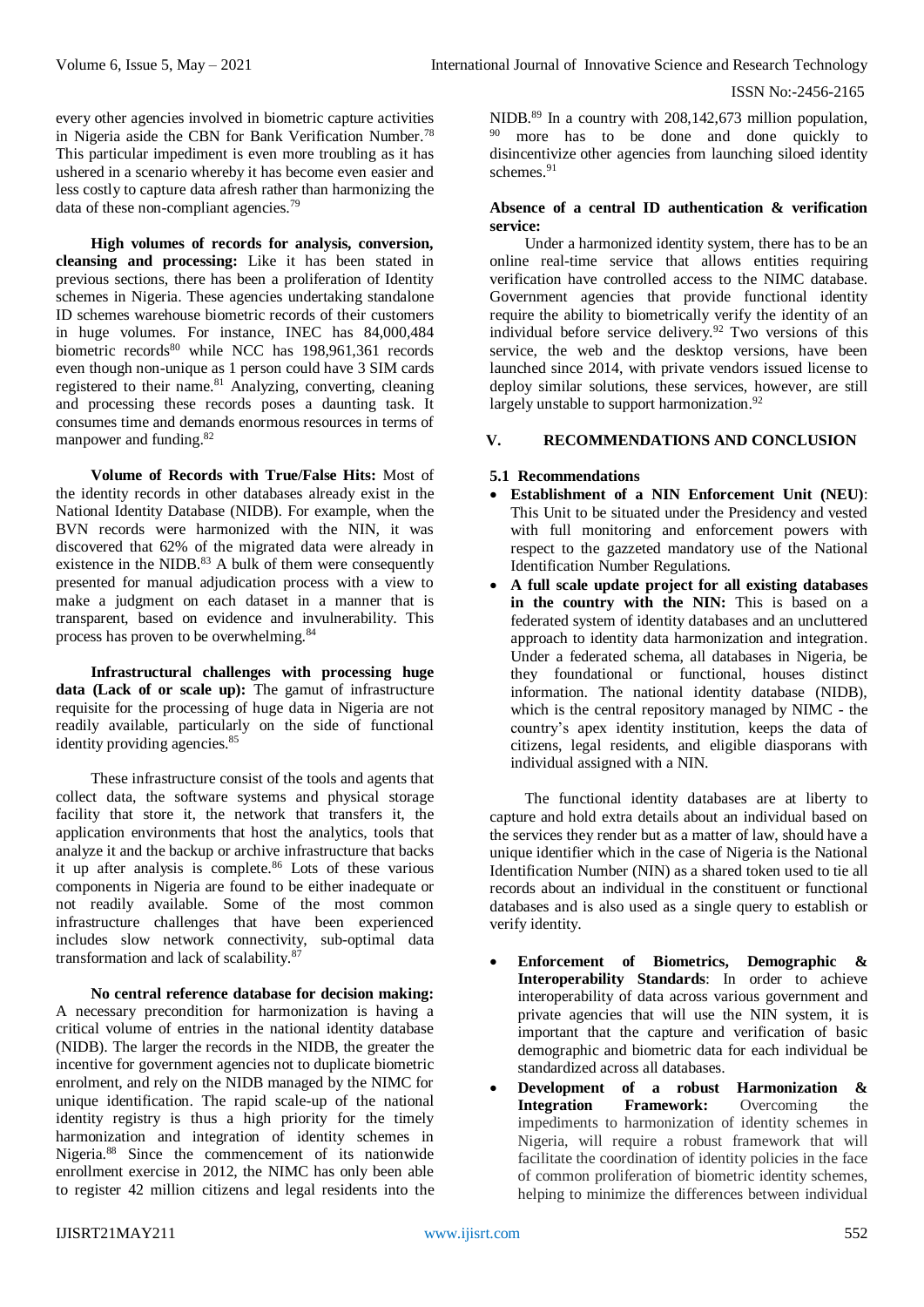databases and contributing to a smoother transition over data into the NIDB. The framework to be imbued with mechanisms to ensure strict fiscal discipline will be important to this effort and minimizing the possibility new schemes.

- **Setting up of ad-hoc teams with specialized training and requisite technical knowhow to deal with the volume of records:** (Technical, Adjudication, and Steering Committee). There should be a redeployment of more personnel to the Harmonization sub Project and a fine-tuned strategy to retain the best hands.
- **Roll out of Authentication and Verification Services (AVS):** AVS is a core infrastructure upon which the harmonization would operate. This is based on the fact that the most common factor to all stakeholders in the harmonization platform is the requirement of a 'proven identity' to operate or function. To ensure a functional identity management in a fashion that will find general acceptance with all stakeholders and users, the Nigerian Government through the NIMC must accelerate the deployment of a ubiquitous and reliable real-time AVS service.

# **5.2 Conclusion**

This study presents an overarching perspective on disparate identity schemes in Africa from the Nigerian lens by compartmentalizing the impediments to data harmonization. It reveals the prospect that a harmonized identity ecosystem holds ranging from reduced government expenditure, improved national security, a single source of truth to having an improved operations for functional data agencies. It also brings to the fore the chaos associated with proliferation of identity registries that are unlinked such as massive exclusions, undeveloped sectors, security issues, duplication of efforts amongst others.

The benefits of a national identity system which the Nigerian government has been pursuing since the 1960s will continue to be elusive until a full scale update project for all existing databases in the country, be they foundational or functional is executed, and a unique identifier (NIN) made the common denominator across the databases. This should be based on a federated system of identity databases and an uncluttered approach to identity data harmonization and integration.

## **REFERENCES**

- [1]. The World Economic Forum, (2018) 'Identity in a Digital World: A new chapter in the social contract' at http://www3.weforum.org/docs/WEF\_INSIGHT\_REP ORT\_Digital%20Identity.pdf (accessed August 18, 2020).
- [2]. T Durodola 'Harmonization of Identity Schemes' (2018) Presentation at the 4th Annual Meeting of ID4Africa Movement.
- [3]. https://www.worldometers.info/worldpopulation/nigeria-population.
- [4]. World Bank Group, (2018) 'Global Partnership for Financial Inclusion: G20 Digital Identity Onboarding' at

https://openknowledge.worldbank.org/handle/10986/3 0484 (accessed August 26, 2020).

- [5]. H Rosario, A Pérez and M Sánchez 'Web 2.0 and Social Communication Networks. In S Chaudron, and H Eichinger, 'Eagle-eye on Identities in the digital world' (2018).
- [6]. V Amenta, A Lazzaroni, and L Abba Internet Identity and the Right to be forgotten: International Trends and Regulatory Perspectives. In M. Boucadair, and C. Jaquenet, 'Handbook of Research on Redesigning the Future of Internet Architectures (2015).
- [7]. The World Economic Forum (n 1).
- [8]. V Amenta, A Lazzaroni, and L Abba (n 6)
- [9]. World Bank Group (n 4)
- [10]. C Harnaes 'Who gets to own your digital identity' (2019) at https://techcrunch.com/2019/08/22/whogets-to-own-your-digital-identity (accessed August 31, 2020).
- [11]. M Haughn, 'Digital Identity' (2017) at https://whatis.techtarget.com/definition/digital-identity (accessed September 1, 2020).
- [12]. Ibid p.7
- [13]. 13P John and G Urs, 'Digital Identity Interoperability and eInnovation' (2009) at https://www.researchgate.net/publication/38413151\_D igital\_Identity\_Interoperability\_and\_eInnovation (accessed September 3 2020).
- [14]. M Sadiku, A Shadare and S Musa 'Digital Identity' IJISET - International Journal of Innovative Science, Engineering & Technology, Vol. 3 Issue 12, (2016).
- [15]. Ibid p.8
- [16]. IEEE Computer Society, (1990) 'IEEE standard computer dictionary: a compilation of IEEE standard computer glossaries' 610. New York, NY, USA, Institute of Electrical and Electronics Engineers.
- [17]. John and G Urs (n 13).
- [18]. Ibid p.8
- [19]. Ibid p.8
- [20]. Ibid p.8
- [21]. U.S. Department of Homeland Security (2009) 'SAFECOM Program. National Summary of Statewide Interoperability Communications Plans' in D Hawkins, 'Communications Interoperability: A Guide for Interagency Communications Projects' (2013)
- [22]. K Tony, 'The Interoperability of Local Public Services in Europe', Journal of European Social Policy - J EUR SOC Policy (2003).
- [23]. M Sadiku, A Shadare and S Musa (n. 14).
- [24]. E Moen, 'Mapping the Interoperability Landscape for Networked Information Retrieval' Proceedings of the First ACM+IEEE Joint Conference on Digital Libraries, Roanoke, VA, June (2000).
- [25]. L. Osibone, 'Harmonized Digital Identity: For a Socially Responsible Society' Identity for Development Nigeria (2018).
- [26]. S Atkins, 'Harmonization of the Identity Ecosystem: a pragmatic view' (2018) https://silicontrust.org/2018/04/13/harmonisation-ofthe-identity-ecosystem-a-pragmatic-view/#respond (accessed October 2, 2020)
- [27]. Ibid p.10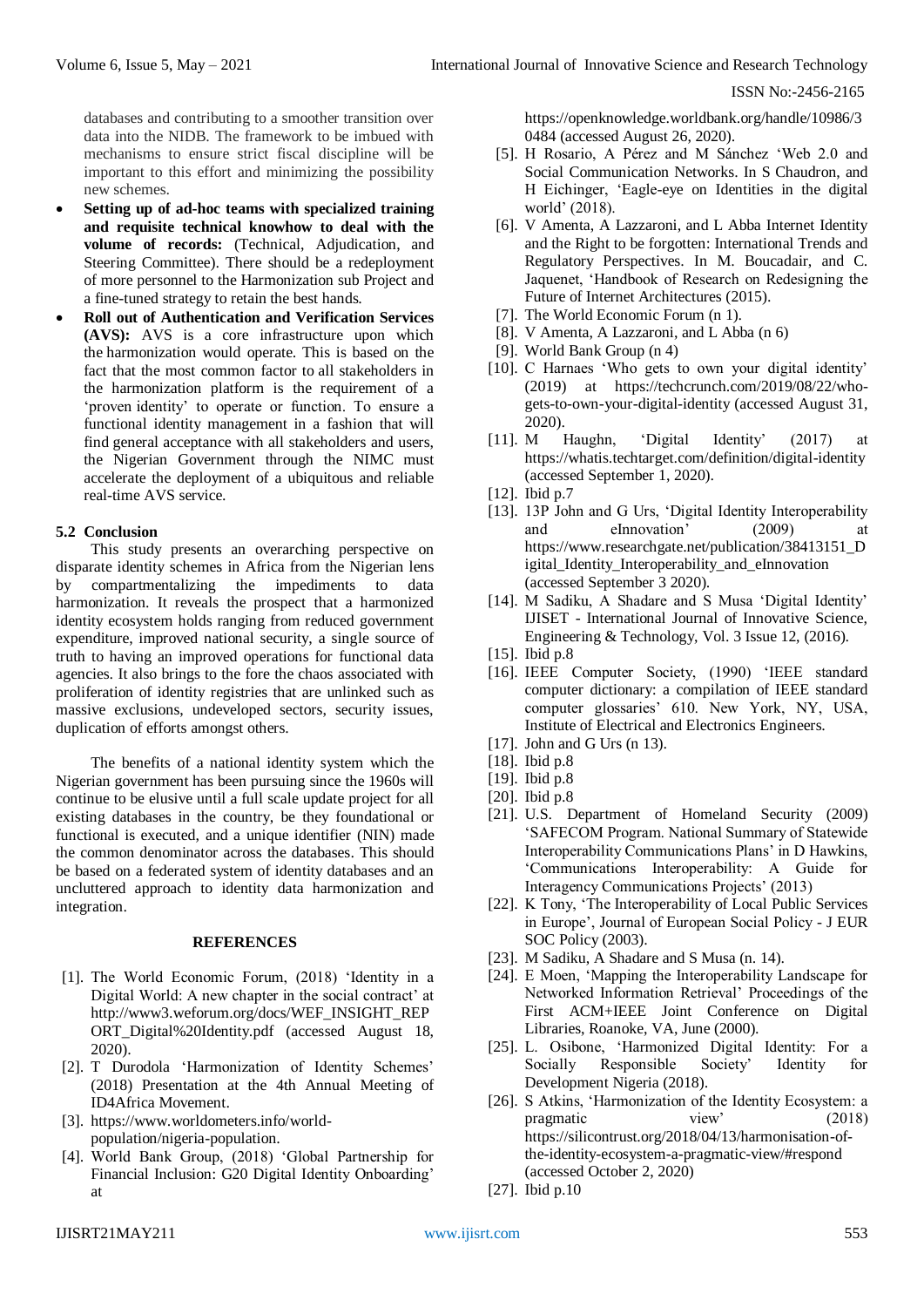- [28]. Data and Process Harmonization at https://www.renalytiks.com/services/cfo-suite/dataprocess-harmonization (accessed October 4, 2020).
- [29]. J. Atick 'presentation at the ID4Africa Conference' Abuja, (2018).
- [30]. A Guess, Interview with A Kaul (2017), at https://www.dataversity.net/depth-interview-fivesteps-data-harmonization-abolutdata-ceo-anil-kaul (accessed October 9, 2020)
- [31]. M Yakubu, 'The Feasibility of Harmonization of National Identity Data and Voter Register' (2018).
- [32]. A Aziz, 'Overcoming Data Integration Challenges' (2018)
- [33]. A Guess, Interview with A Kaul (n. 30)
- [34]. Ibid p.11
- [35]. M Yakubu (n. 31)
- [36]. A Aziz (n.32)
- [37]. E Ogah, Interview with C Onyemenam Former DG/CEO NIMC, 'Telephone call' (October 13, 2020).
- [38]. E Ogah, Interview with C Onyemenam, Former DG/CEO NIMC, 'Face-to-Face' (October 14, 2020).
- [39]. NIMC, National Policy and Institutional Framework for an Identity Management System for Nigeria (2007).
- [40]. NIMC, National Identity Management System (NIMS) Strategy and Technology Overview (2010).
- [41]. NIMC, National Policy and Institutional Framework for an Identity Management System for Nigeria (2007).
- [42]. NIMC, Harmonization and Integration Policy (2012).
- [43]. Ibid p. 13
- [44]. NIMC, Data Harmonization Factsheet (2014)
- [45]. A. Aziz (n. 32)
- [46]. NIMC, Harmonization and Integration Policy (n. 42)
- [47]. NIMC, Data Harmonization Factsheet (n. 44)
- [48]. https://www.thecable.ng/nimc-dg-weve-so-far-linked-14-million-bvn-with-nin (accessed Oct. 11, 2020)
- [49]. The World Bank, 'Nigeria-ID4D Country Assessment' (2015)
- [50]. https://www.nimc.gov.ng/about-nin/
- [51]. NIMC, Harmonization and Integrations Policy (n. 42)
- [52]. M Yakubu (n. 31)
- [53]. A. Aziz (n. 32)
- [54]. E Ogah, Interview with S Balogun, Principal Manager Database NIMC, 'Face-to-Face' (November 2, 2020).
- [55]. E Ogah, Interview with H Dagabana-Ali, Director, Legal Services NIMC, 'Face-to-Face' (November 5, 2020).
- [56]. E Ogah, Interview with P Ukaenwe, INEC, 'Telephone Call' (November 4, 2020)
- [57]. E Ogah, Interview with F Esengbado, Head, Litigation NIMC, 'Face-to-Face' (November 4, 2020)
- [58]. E Ogah, Interview with C Chizea, CISO NIMC, 'Faceto-Face' (November 6, 2020)
- [59]. E Ogah, Interview with M Adesina, NPopC, 'Face-to-Face' (November 6, 2020
- [60]. E Ogah, Interview with M Daramola, NBS, 'E-mail' (November 6, 2020)
- [61]. E Ogah, Interview with T Saror, NCC, 'Telephone call' (November 9, 2020)
- [62]. E Ogah, Interview with S Saidu, OSFG, 'E-mail' (November 9, 2020)
- [63]. E Ogah, Interview with P Damsa, EFCC, 'Face-to-Face' (November 9, 2020)
- [64]. E Ogah, Interview with I Buwai, PENCOM, 'Telephone call' (November 10, 2020)
- [65]. S Rae, 'Big data skills shortages and how to work around them' at https://www.computerweekly.com/opinion/Big-dataskills-shortages-and-how-to-work-around-them (accessed November 10, 2020).
- [66]. E Ogah, Interview with S Balogun, Principal Manager Database NIMC, 'Face-to-Face' (November 10, 2020).
- [67]. E Ogah, Interview with U Chigbo, Deputy Director DGO NIMC, 'Face-to-Face' (November 11, 2020).
- [68]. E Ogah, Interview with T Saror, NCC, 'Face-to-Face' (November 11, 2020)
- [69]. Z Wang and A Bovik (2006), 'Modern image quality assessment' at https://www.semanticscholar.org/paper/Modern-Image-Quality-Assessment-Wang-Bovik(accessed October 12, 2020).
- [70]. E Ogah, Interview with U Chigbo, Deputy Director DGO NIMC, 'Face-to-Face' (November 11, 2020).
- [71]. E Ogah, Interview with S Balogun, Principal Manager Database NIMC, Face-to-Face' (November 10, 2020).
- [72]. E Ogah, Interview with S Balogun, Principal Manager Database NIMC, 'Face-to-Face' (November 11, 2020).
- [73]. E Ogah, Interview with A Adeoba, CBN, Face-to-Face' (November 9, 2020).
- [74]. E Ogah, Interview with B Alofoje, Deputy Director Inspectorate NIMC, 'Face-to-Face' (November 6, 2020).
- [75]. NIMC, 'Biometrics Standards of Nigeria' (2011).
- [76]. E Ogah, Interview with A Osoka, Harmonization Consultant NIMC, Face-to-Face' (November 9, 2020).
- [77]. E Ogah, Interview with A Aziz, Director General/CEO NIMC 'Face-to-Face' (November 10, 2020)
- [78]. M. Yakubu, 'Out of the 84,000,484 registered voters, the total number of PVCs collected stands at 72,775,585, which represents 86.3% of the total PVCs produced' at a set of  $\alpha$  at a set of  $\alpha$  at a set of  $\alpha$  at a set of  $\alpha$  at a set of  $\alpha$  at a set of  $\alpha$  at a set of  $\alpha$  at a set of  $\alpha$  at a set of  $\alpha$  at a set of  $\alpha$  at a set of  $\alpha$  at a set of  $\alpha$  at a set http://saharareporters.com/2019/02/21/breaking-728 million-nigerians-collected-pvcs-says-inec (accessed November 3, 2020).
- [79]. NCC Subscriber Statistics at https://www.ncc.gov.ng/statistics-reports/subscriberdata (accessed November 3, 2020).
- [80]. E Ogah, Interview with J Ejeh, Nigeria Customs Service, 'Telephone Call' (November 10, 2020)
- [81]. E Ogah, Interview with C Onyepunuka, Director IT/ Database NIMC, 'Face-to-Face' (November 11, 2020).
- [82]. E Ogah, Interview with S Balogun, Principal Manager Database NIMC, 'Face-to-Face' (November 11, 2020).
- [83]. E Ogah, Interview with M Uneanya, Asst. Director, Galaxy Backbone Ltd., 'E-mail' (November 11, 2020).
- [84]. C Tozzi, (2019) '4 Big Data Infrastructure Pain Points and How to Solve them at https://www.precisely.com/blog/big-data/4-big-datainfrastructure (accessed November 4, 2020).